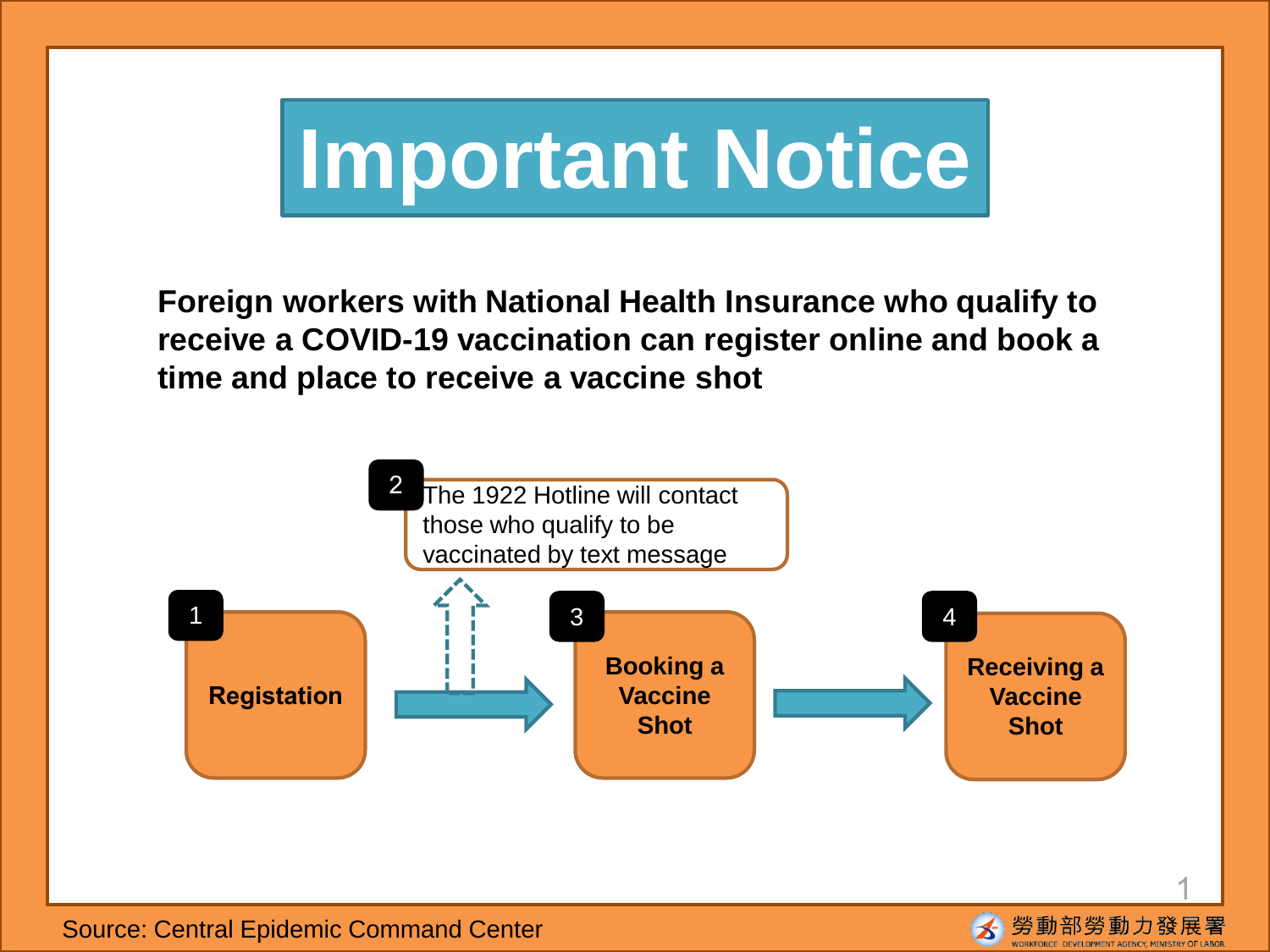### **How to Use the Vaccination Registration and Booking System**



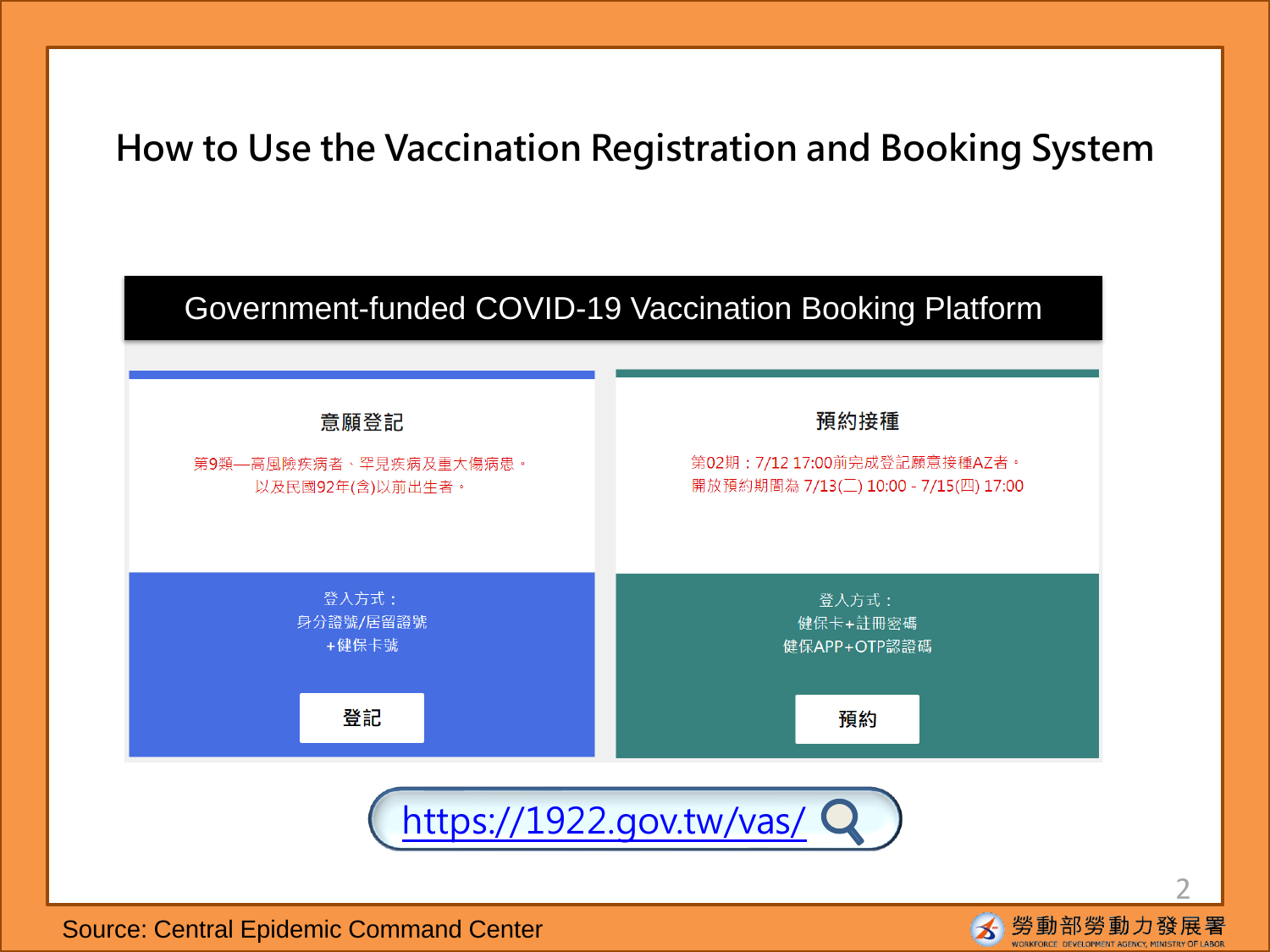

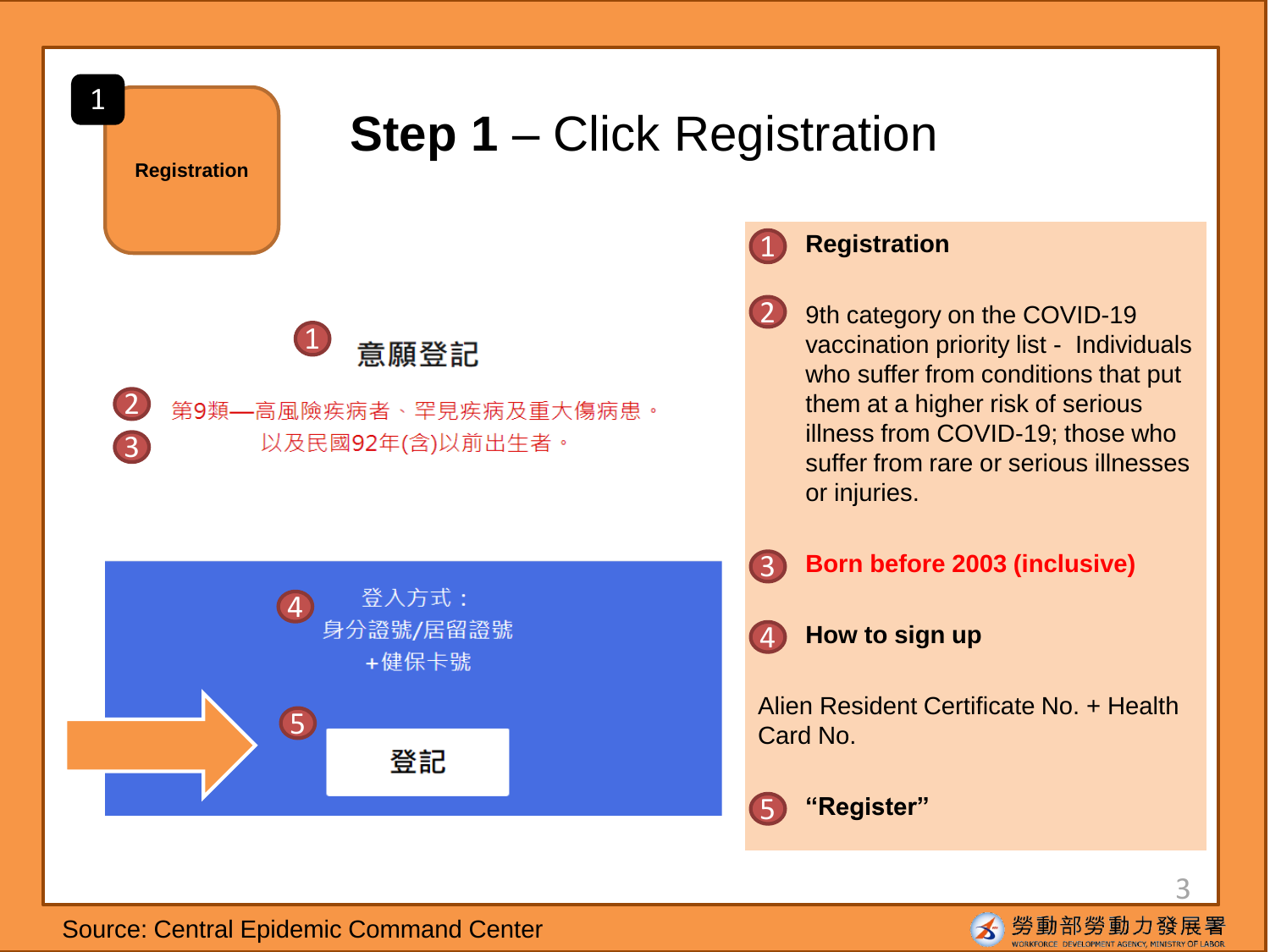## **Step 2** – Enter Personal Data



勞動部勞動力發展署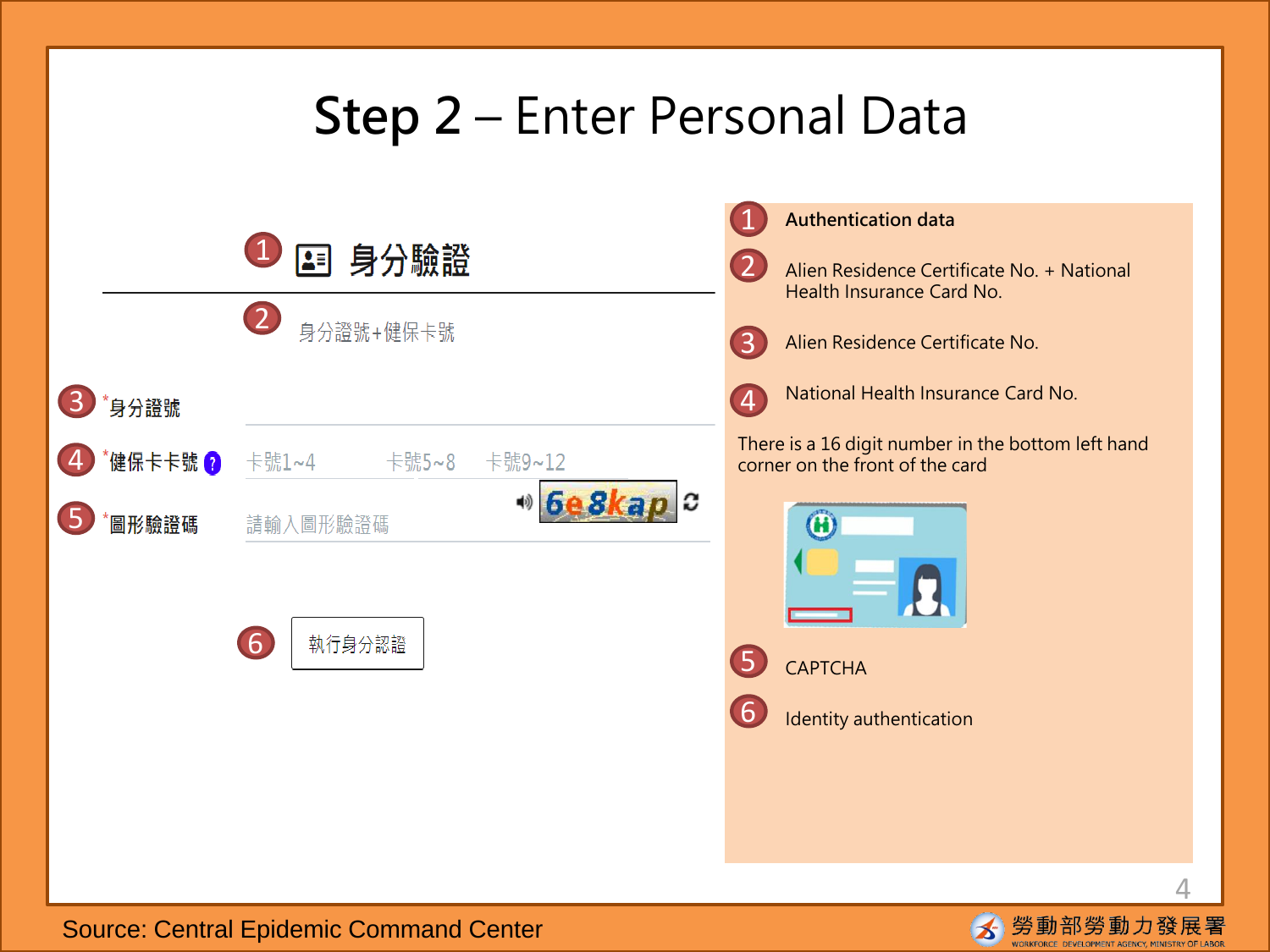## **Step 3** – Select a Vaccination Area and Vaccine Brand

|        | 1 ♪ 接種意願登記                  |                   | <b>Vaccination Registration</b>                                                                                                                             |
|--------|-----------------------------|-------------------|-------------------------------------------------------------------------------------------------------------------------------------------------------------|
|        | 皆為必填欄位,請確實填寫欄位,以免影響自己的權益    |                   | All these rows must be filled out, please do so<br>accurately to avoid adversely impacting your rights                                                      |
|        |                             | $\left( 3\right)$ | Alien Residence Certificate No.                                                                                                                             |
| 身分證號   |                             |                   | <b>Name</b>                                                                                                                                                 |
| 姓名     |                             |                   | <b>Cell Phone No.</b>                                                                                                                                       |
| 手機號碼   |                             | 6                 | Select a vaccination area<br>County/City, Administrative area                                                                                               |
| 接種區域   | 臺北市<br>萬華區                  |                   | Select a vaccine brand<br>AZ (AstraZeneca)<br>Moderna                                                                                                       |
| 巽擇疫苗種類 | AZ<br>莫德納                   | $ 8\rangle$       | The system default setting is that both vaccine<br>brands are ticked. If you want to cancel one of the<br>vaccine choices simply click the tick next to the |
|        | 系統預設 2 種疫苗皆有意願施打,若要取消請將打勾處之 |                   | brand you do not want to receive.<br>Confirm                                                                                                                |
|        | 確認送出                        |                   |                                                                                                                                                             |



5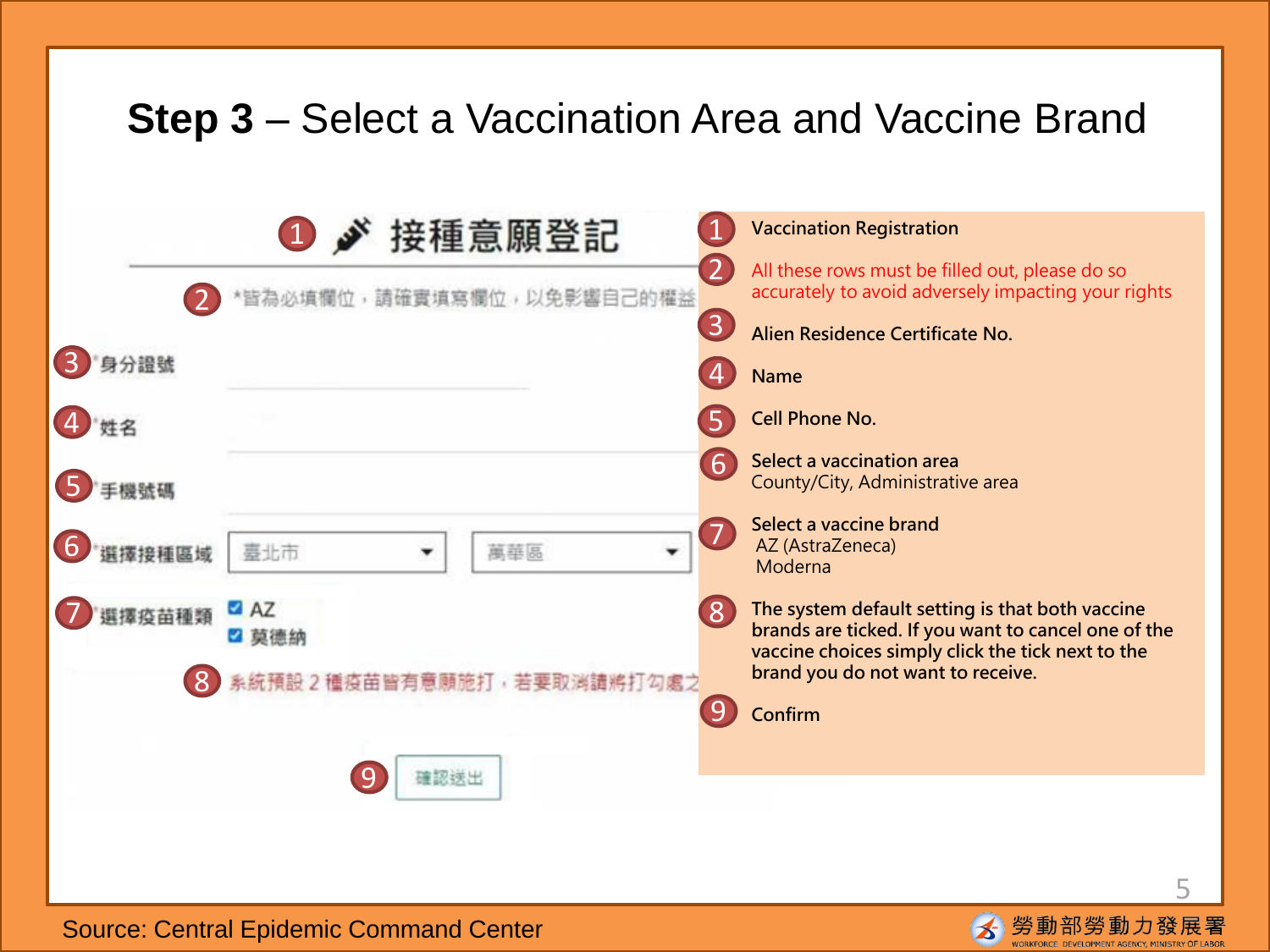## **Step 4** – Successful Registration

|                                                                         | $\overline{1}$<br>Vaccination registration confirmed details                                                                   |
|-------------------------------------------------------------------------|--------------------------------------------------------------------------------------------------------------------------------|
|                                                                         | Time of registration                                                                                                           |
| ■ 接種意願結果<br>$\bigcirc$                                                  | Please note that this registration indicates<br>willingness to receive a vaccination and                                       |
| 置記完成時間: 2021/07/06 14:06:06<br>僅完成施打意願及疫苗種類登記,後續疫苗"預約接種"登記時間<br>看撞中心另行公 | preferred vaccine brand. Vaccine shot<br>registration times will be announced by the<br><b>CECC</b> at a later date            |
| 登記序號                                                                    | $\overline{3}$<br><b>Registration No.</b>                                                                                      |
|                                                                         | $\overline{4}$<br>Alien Residence Certificate No.                                                                              |
| 身分證號                                                                    | 5<br><b>Name</b>                                                                                                               |
| 姓名                                                                      | 6<br><b>Cell Phone No.</b>                                                                                                     |
| 手機號碼                                                                    | <b>Vaccination area</b>                                                                                                        |
|                                                                         | <b>Vaccine brand</b>                                                                                                           |
| 臺北市<br>接種區域                                                             | <b>Change registration</b><br>9                                                                                                |
| AZ或莫德納<br>疫苗種類                                                          | If the data provided is inaccurate please repeat<br>the registration process                                                   |
| 取消登記<br>修改登記                                                            | <b>Cancel registration</b><br>If you change your mind and decide not to get<br>vaccinated then please cancel your registration |
| 資料來源:中央流行疫情指揮中心                                                         | 勞動部勞動力發展署<br>$\blacktriangleright$                                                                                             |

◚

WORKFORCE DEVELOPMENT AGENCY, MINISTRY OF LABOR

資料來源:中央流行疫情指揮中心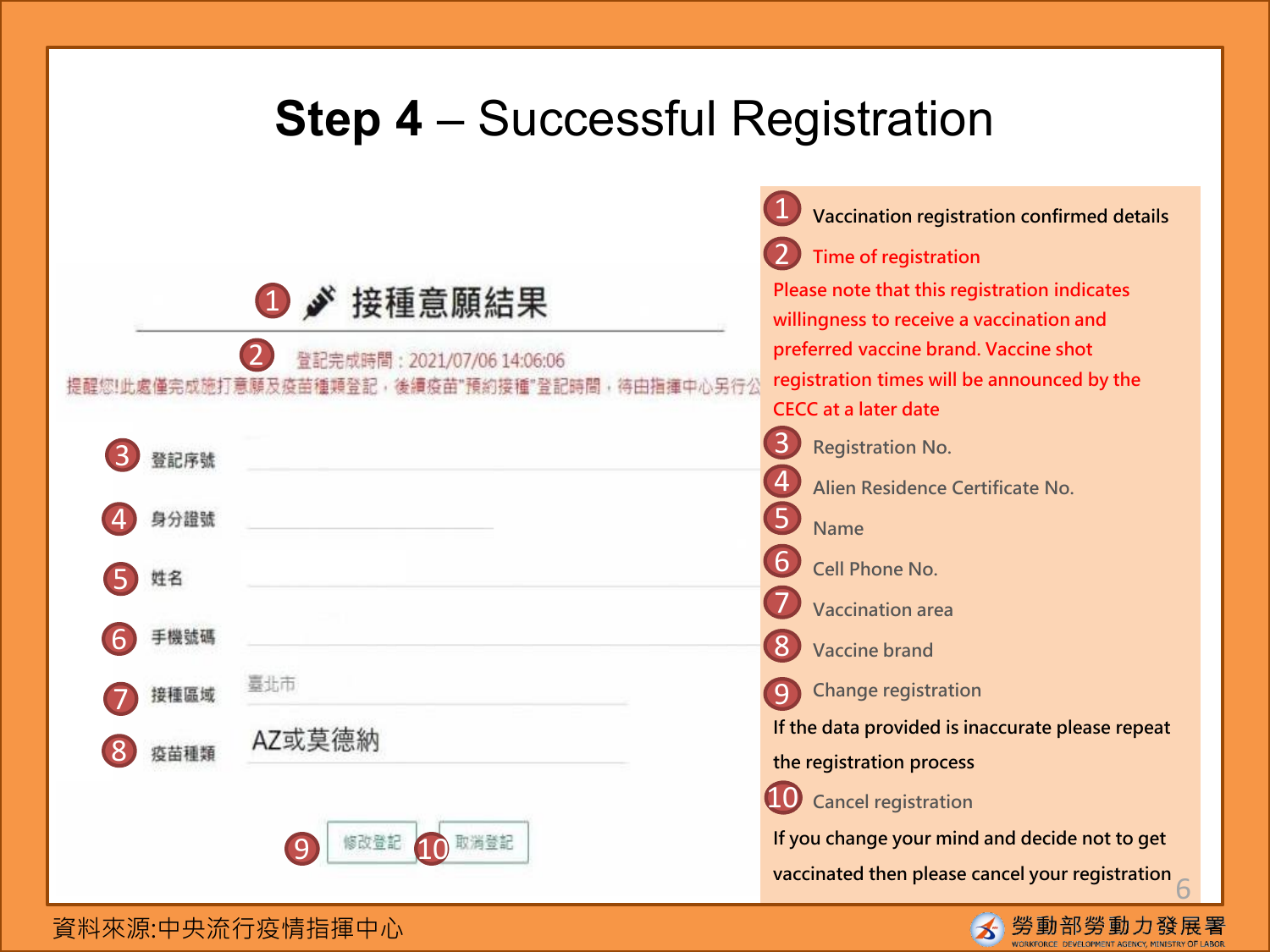2

**The 1922 Hotline will send a text notification to those who qualify to receive a vaccine shot**



## **1922**

COVID-19公費疫苗登記序 號: 0000000000 , 請於O 月O日-O月O日選擇您所登 記接種地點: OOO 之接種 站進行預約接種登記。



**Go to the 1922.gov.tw website and select the location where you would like to receive the vaccine shot and the brand of vaccine**



**National Health Insurance cards can be used to select a vaccination location and time period using appointment booking machines at convenience stores, pharmacies or health centers**



7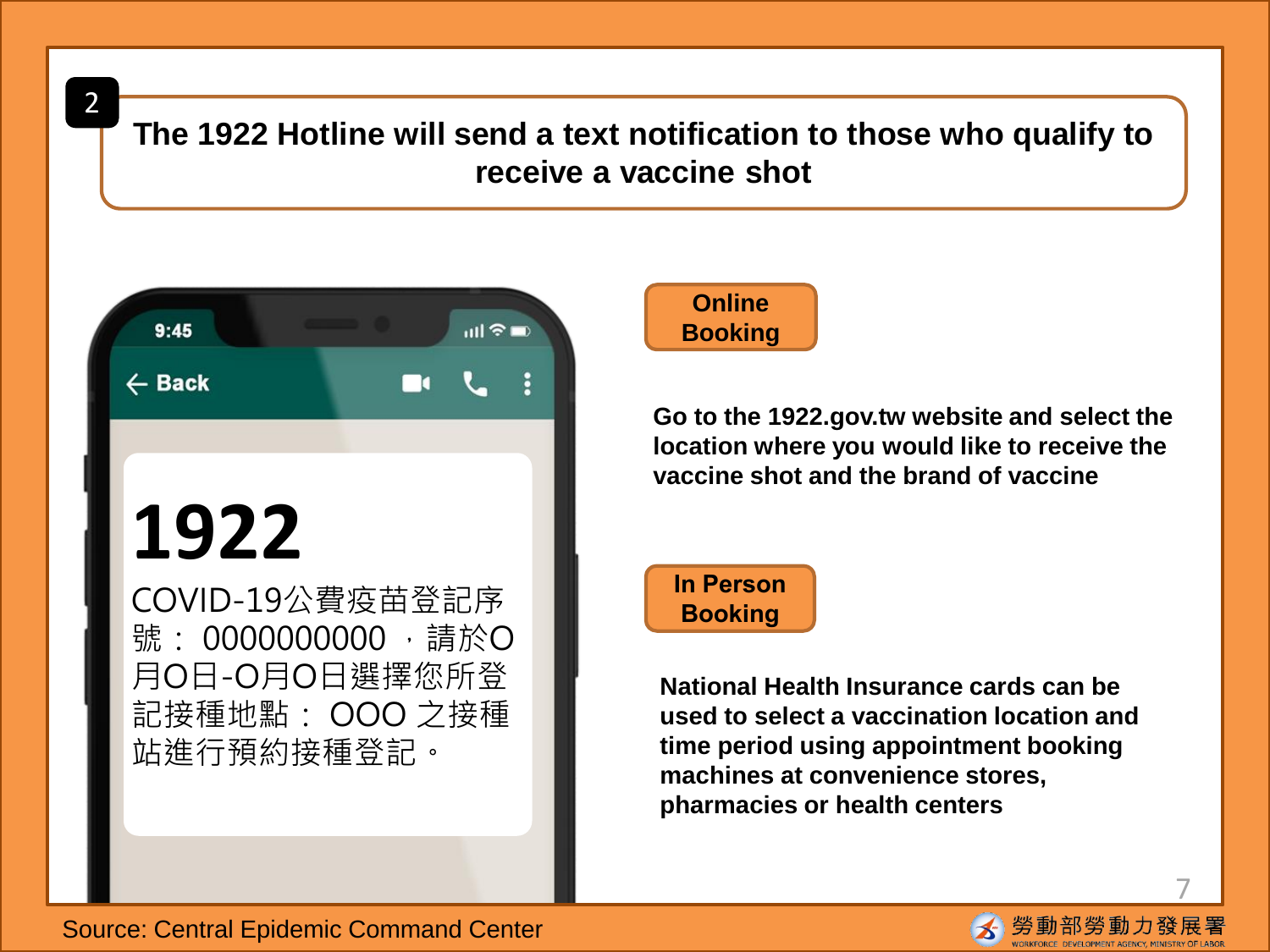

### 資料來源:中央流行疫情指揮中心

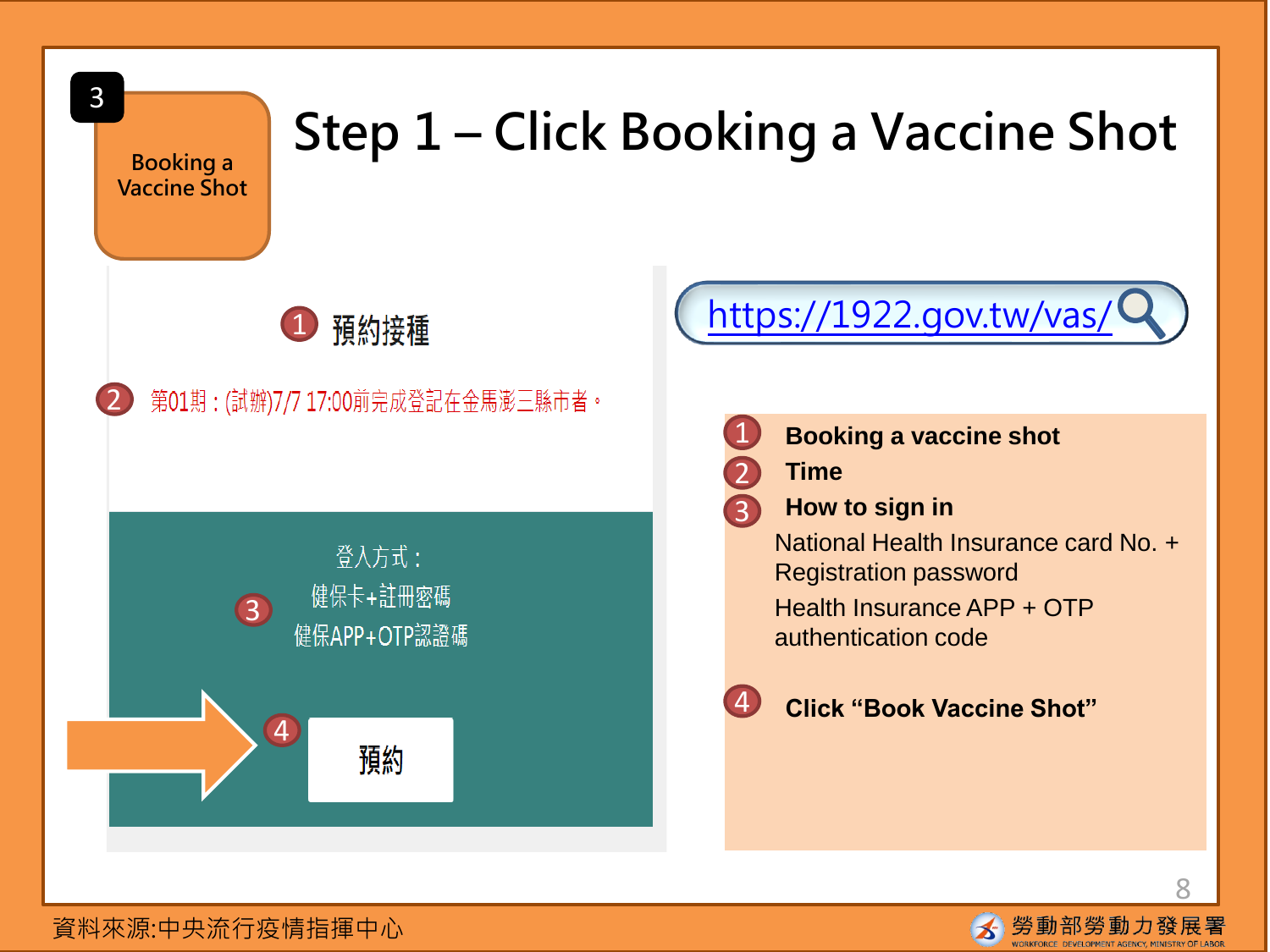## **Step 2 – Select Vaccine Shot Booking Method**



**You will need a National Health Insurance card and a card reader**

- **National Health Insurance card + Registration password**  1
- **Health Insurance APP + OTP authentication code** 2



### 全民健保行動快易通APP





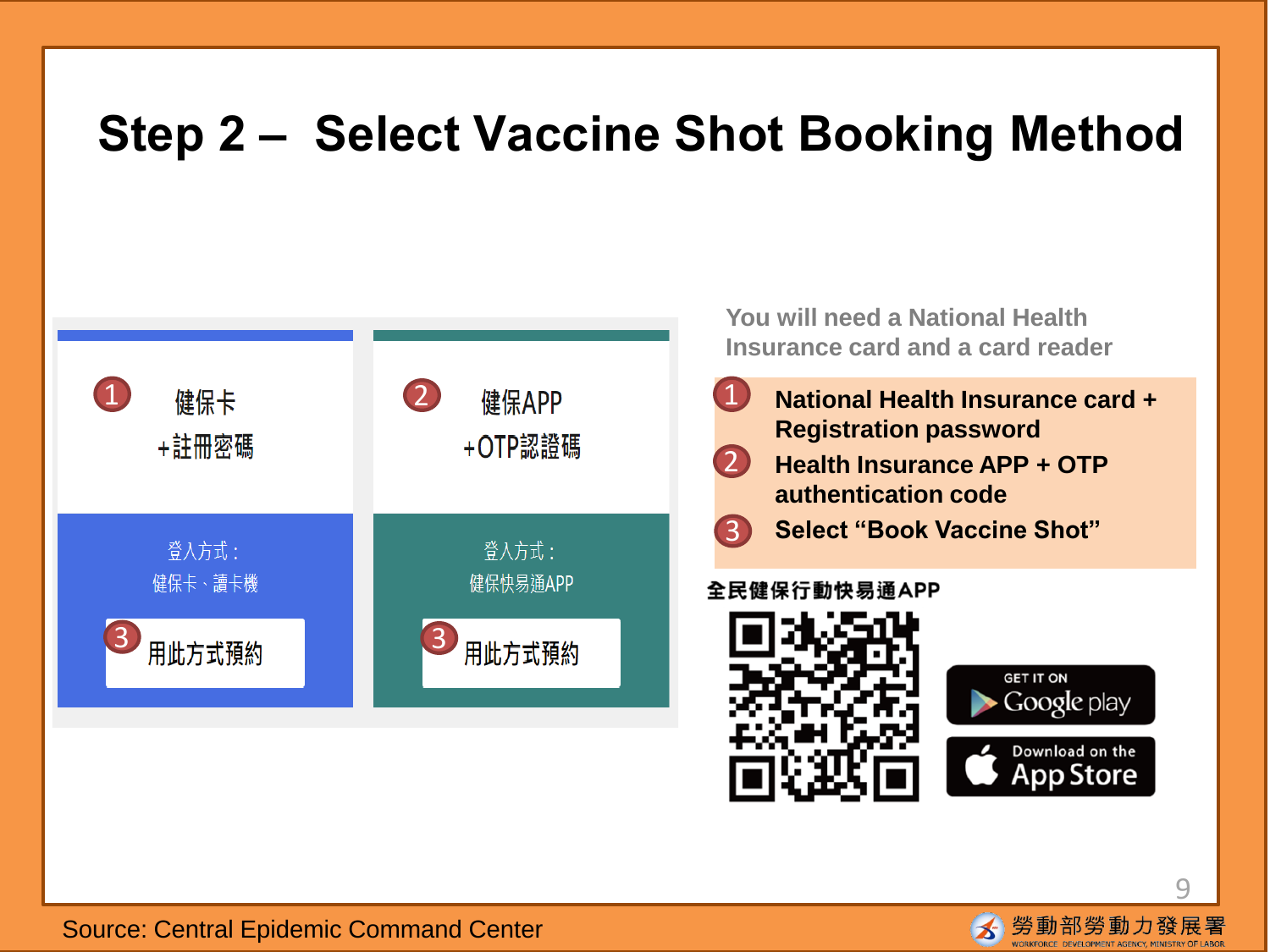## **Step 3 – Completing Identity Verification**



**Using health Insurance APP + OTP authentication**

- **Please input your Alien Residence Certificate No.** • **Health Insurance APP authentication code** • **CAPTCHA** 1 2 3 4
	- **"Identity Verification"**

**After completing the identity verification process select a preferred location and time to receive your vaccine shot**